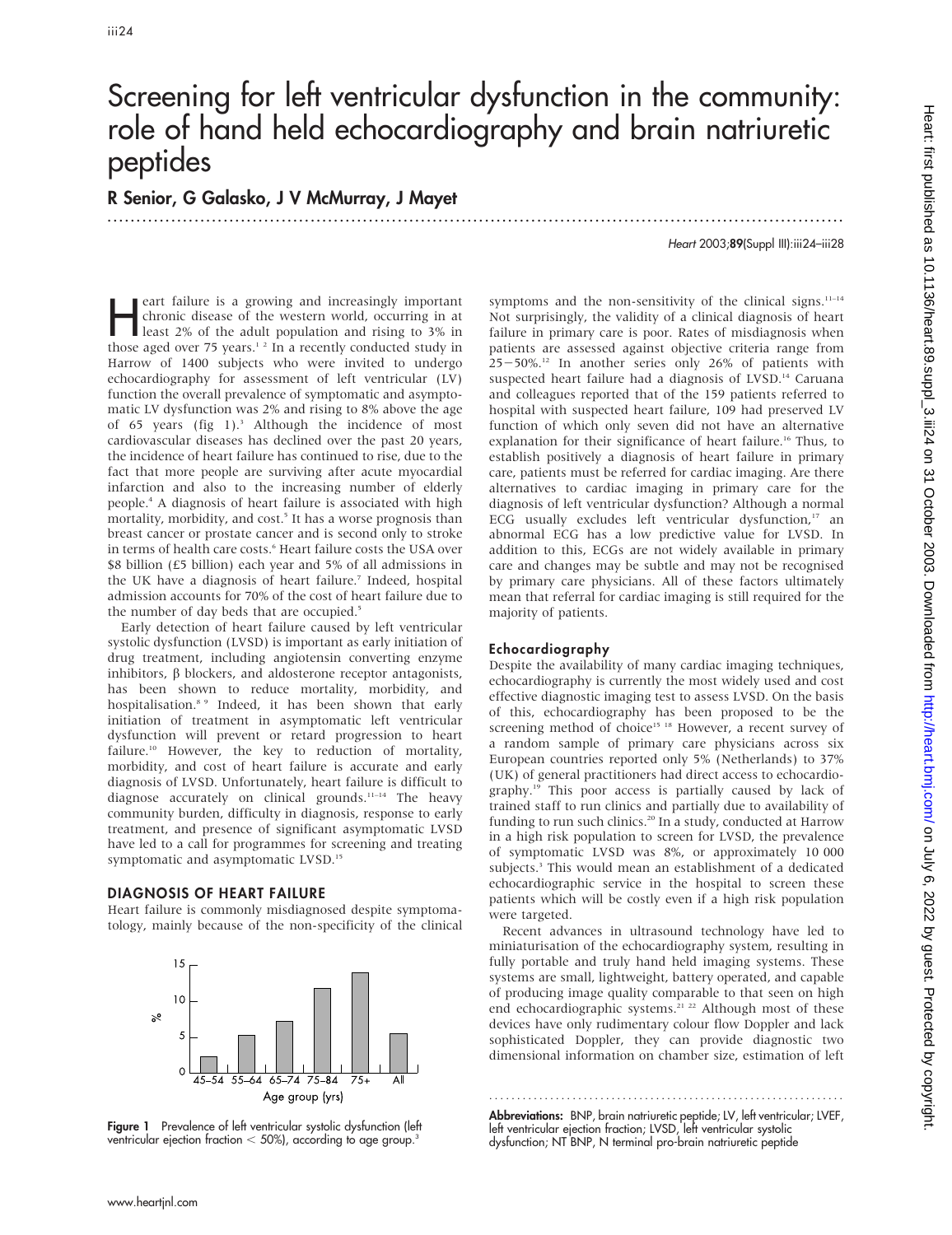ventricular hypertrophy, left atrial size and left ventricular ejection fraction (LVEF), size and dynamics of inferior vena cava, and address questions on pericardial disease compared to that obtained using the more expensive, non-portable standard echocardiographic platforms. In a recent study, we compared image quality of a hand held ultrasound system to that of a standard echocardiography system in 562 subjects. The hand held device failed to visualise only 7% of the myocardial segments.22 An LVEF could be estimated visually in 97% of the subjects undergoing hand held echocardiography in this study.21 With further development in computer technology, tissue harmonic imaging has now been incorporated in many hand held systems allowing even better visualisation of the myocardial segments.<sup>22</sup> The hand held devices have already found roles on coronary care units, on ward rounds, in outpatient clinics, postoperatively, and in intensive care units in the hospital setting.<sup>22–27</sup>

#### HAND HELD ECHOCARDIOGRAPHY SYSTEM FOR SCREENING FOR LVSD IN THE COMMUNITY

Hand held systems allow realistic opportunity for a screening service outside the hospital setting. This would potentially allow easier access to screening for LVSD, improving response rates and cost savings compared to hospital based programme. We conducted a study to validate the accuracy of a hand held system in screening for LVSD both in low risk and high risk members of the community for potential future community based screening programmes using such devices.21 We compared the hand held system with the standard echocardiography system for assessment of LVEF. This study found that hand held echocardiography accurately discriminated normal from abnormal left ventricular systolic function, correctly diagnosing 96% of cases of mild LVSD and 100% of cases of significant LVSD at the expense of overdiagnosing in only 2% of the population screened (table 1, fig 2). It also showed very good inter-observer variability, with reproducibility a prerequisite of any screening modality (fig 3). Thus, hand held echocardiography systems are an accurate and reproducible screening technique for the assessment of LVSD in the community. However, all hand held studies with a suspicion of LVSD should be referred for full echocardiography by a standard system. Are there more cost effective alternatives to point-of-care echocardiography in the primary setting?

#### NATRIURETIC PEPTIDES FOR SCREENING FOR LVSD IN THE COMMUNITY

Plasma natriuretic peptides have been advocated for screening for LVSD12 13 15; this is because they are released from the Table 1 Comparison between portable and traditional echocardiography systems for assessment of left ventricular function

|                                                                 | Traditional<br>machine left<br>ventricular systolic ventricular systolic<br>dysfunction | <b>Traditional</b><br>machine no left<br>dysfunction | Total      |
|-----------------------------------------------------------------|-----------------------------------------------------------------------------------------|------------------------------------------------------|------------|
| Portable machine left<br>ventricular systolic<br>dysfunction    | 49                                                                                      | 10                                                   | 59         |
| Portable machine no left<br>ventricular systolic<br>dysfunction | $\overline{2}$                                                                          | 470                                                  | <b>472</b> |
| Total                                                           | 51                                                                                      | 480                                                  | 531        |

myocardium in response to myocardial stretch,<sup>28</sup> <sup>29</sup> as occurs in LVSD and heart failure. Indeed, plasma concentrations of both brain natriuretic peptide (BNP) and its co-release peptide N terminal pro-brain natriuretic peptide (NT BNP) have been shown to increase dramatically in subjects with both LVSD and heart failure.<sup>30</sup> <sup>31</sup> BNP testing had a sensitivity of 97%, a specificity of 84%, a positive predictive value of 70%, and a negative predictive value of 98% in 106 patients with symptoms of recent onset of heart failure who were referred to a rapid access heart failure clinic.<sup>31</sup> Similar figures were reported in a population of 1653 adults aged between 25–75 years who were screened in Glasgow<sup>13</sup> and in 155 patients aged over 75 years who were screened in primary care.<sup>32</sup> Advances in biochemical assays have led to commercially available bedside and laboratory testing for serum or plasma natriuretic peptide levels.<sup>33</sup> 34

What should be the cut-off for BNP value to optimally diagnose heart failure. In a study by Morrison and colleagues, the authors obtained BNP values in 321 patients presenting to the emergency department with acute dyspnoea. The area under ROC curve was 0.96 for diagnosing heart failure.<sup>34</sup> Figure 4 summarises the various cut-off values of BNP values for diagnosis of heart failure. A value of 94 pg/ml and 240 pg/ml patients gave negative predictive values of 83% and 91%, respectively, and a positive predictive value of 98% and 86%, respectively.<sup>34</sup> In another study where NT BNP was estimated in community screening for LVSD assessed by echocardiography, the cut-off of 33 pg/ml provided a negative and positive predictive value of 99% and 8%, respectively.<sup>35</sup> In other words, a value  $<$  33 pg/ml effectively ruled out LVSD, in subjects being screened for LVSD.



Figure 2 Scatter plot (left panel) and Bland-Altman plot (right panel) comparing portable echocardiography with traditional echocardiography in assessing left ventricular ejection fraction.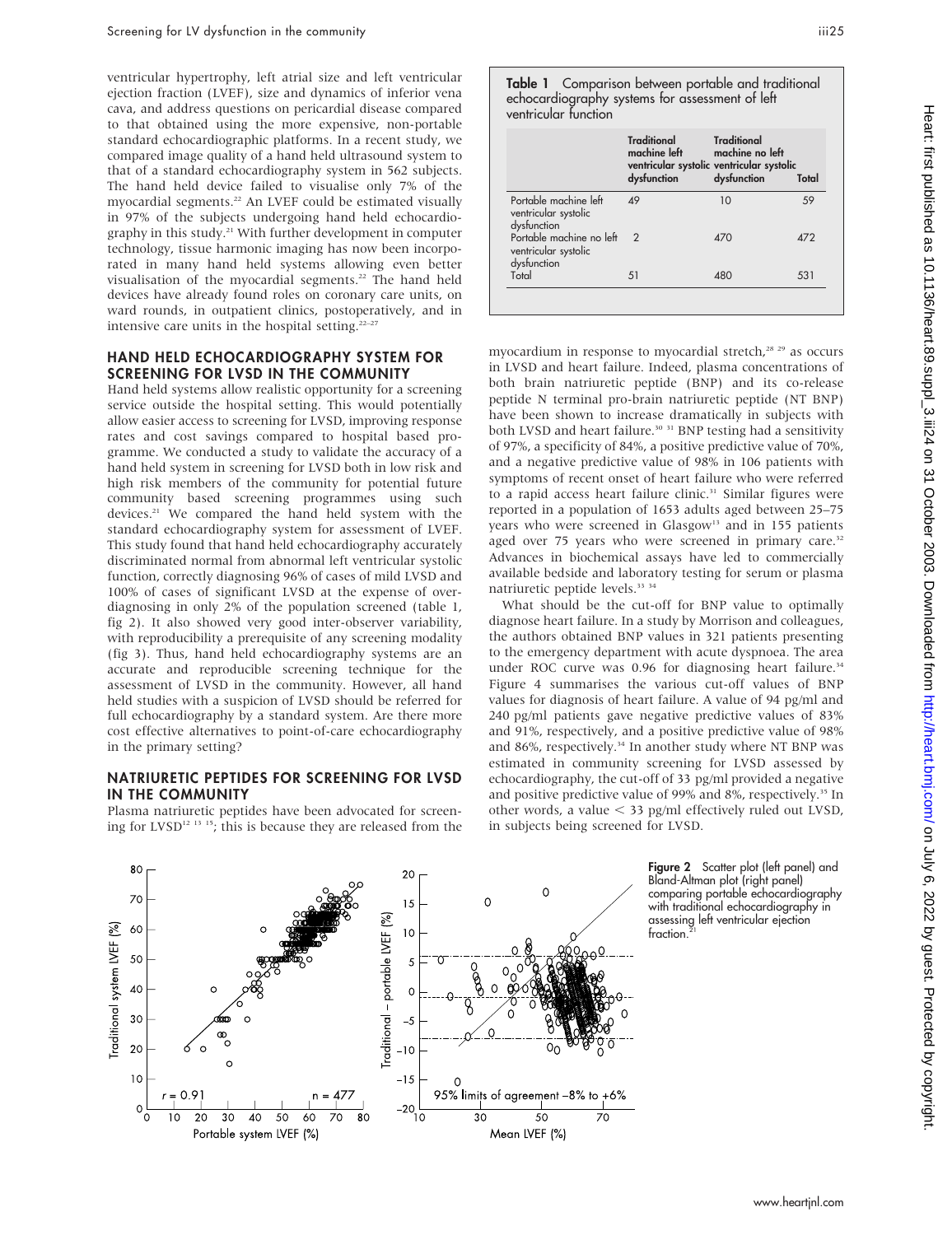



## RELATIVE DISADVANTAGES OF HAND HELD ECHOCARDIOGRAPHY AND PLASMA BNP FOR SCREENING FOR LVSD

Performing and interpreting echocardiography requires training. The degree of training required for point-of-care physicians to reliably assess LVSD using a hand held echocardiography device has not been systematically addressed. This issue is now being discussed by the British Society of Echocardiography. The examination is also relatively time consuming and a hand held echocardiography device entails at least a capital cost of £10 000. On the other hand, estimation of plasma BNP requires only a blood test and at present may be reliably assessed using a bedside kit.<sup>35</sup> However, there are factors confounding interpretation of the results. Both BNP and NT BNP appear to rise with plasma creatinine, female sex, and age independently of LVEF<sup>36</sup>; thus, age and sex specification cut-off may be required and

 $1.0$ 

renal failure ruled out before development of large scale screening programmes. Furthermore, other studies have found natriuretic peptides to be less useful in differentiating normal from abnormal LVSD in high risk patients compared to the population as a whole.<sup>39</sup> McClure and colleagues found that although plasma BNP values did predict severe LVSD following acute myocardial infarction, it only poorly predicted those with mild but definite LVSD who would have benefited from treatment.<sup>37</sup> Loop diuretics may also confound plasma BNP estimation to predict LVSD.<sup>38</sup> Finally, for cost effective screening for LVSD, a test in addition to having a high negative predictive value should also have good positive predictive values. The positive predictive value of plasma BNP is low for screening a general population for LVSD.<sup>35</sup> <sup>39</sup> On the other hand, hand held echocardiography has excellent negative and positive predictive values for both low and high risk populations for screening of LVSD.<sup>21</sup>

> Figure 4 ROC comparing sensitivity and specificity of brain natriuretic peptide (BNP) differentiating chronic cardiac failure (CCF) versus non-CCF.<sup>34</sup>

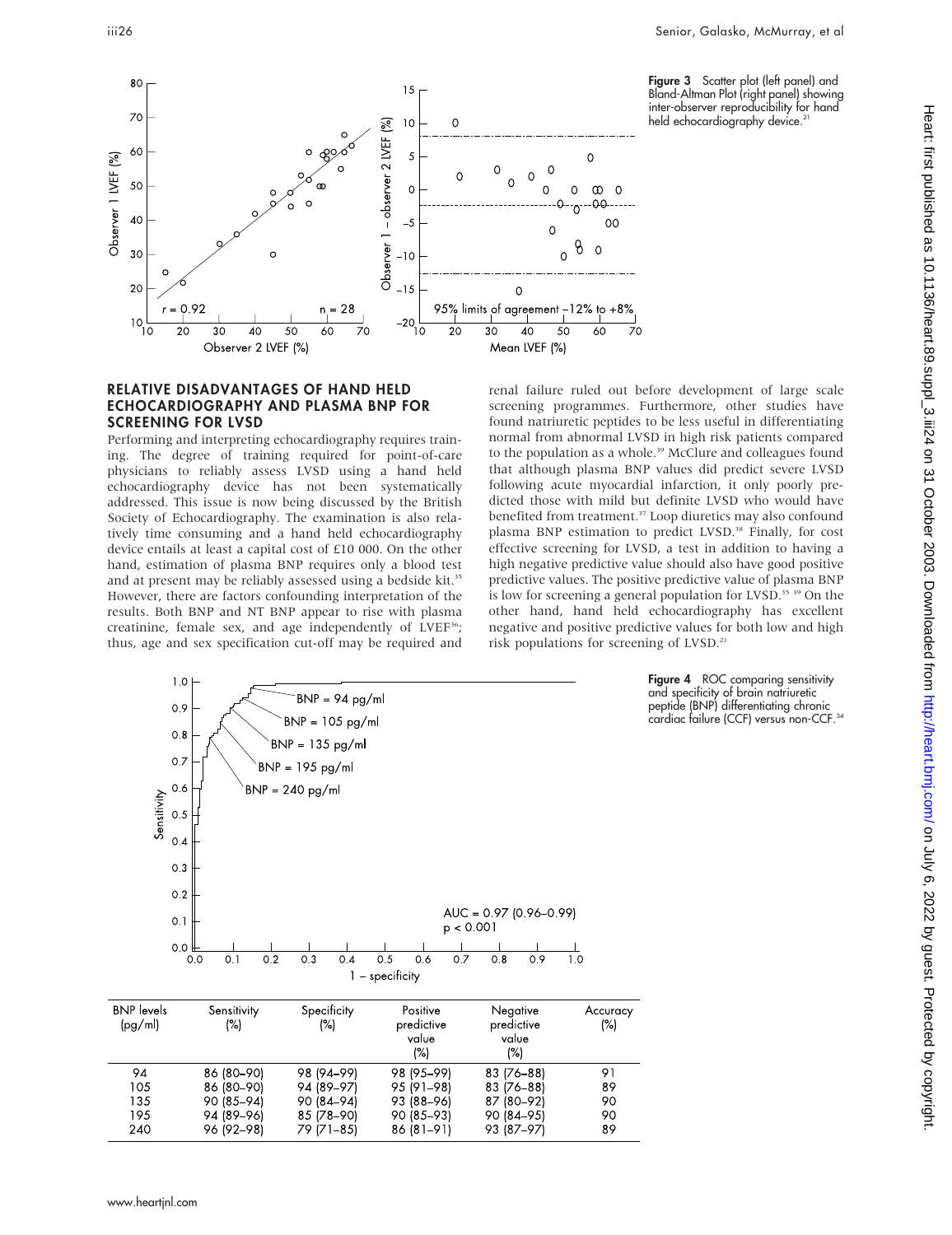

However, studies are required to assess the relative cost effectiveness of hand held echocardiography and plasma BNP to screen low and high risk subjects for LV systolic dysfunction in the community. Figure 5 summarises various approaches to establishing LVSD in a high risk patient. However, it may be hypothesised that the most cost effective strategy would be initial plasma BNP estimation which may rule out LVSD, but those with high BNP values may undergo hand held echocardiography to establish the presence of LVSD. A study from our team is ongoing to address this hypothesis.

#### Authors' affiliations .....................

Conventional

R Senior, G Galasko, Department of Cardiovascular Medicine, Northwick Park and St Mark's Hospitals, Harrow, UK

J V McMurray, Western Infirmary, University of Glasgow, Glasgow, UK J Mayet, St Mary's Hospitals, London, UK

Correspondence to: Dr Roxy Senior, Department of Cardiovascular Medicine, Northwick Park Hospital, Watford Road, Harrow, Middlesex, HAI 3UJ, UK; roxy.senior@virgin.net

## **REFERENCES**

- 1 Cowie MR, Mosterd A, Wood DA, et al. The epidemiology of heart failure. Eur Heart J 1997;18:208–55.
- 2 Petrie M, McMurray J. Changes in notions about heart failure. Lancet 2001;358:432–4.
- 3 Galasko GIW, Senior R, Lahiri A. Left ventricular systolic dysfunction: its community prevalence, aetiology and underlying risk factors in a multi-ethnic community. Eur Heart J 2001;22(abstr suppl):712.
- 4 McMurray JJ, Stewart S. Epidemiology, aetiology, and prognosis of heart failure. Heart 2000;83:596–602.
- 5 Stewart S, Jenkins A, Buchan S, et al. The current cost of heart failure to the National Health Service in the UK. Eur J Heart Failure 2002;4:361–71.
- 6 McMurray JJV, Petrie MC, Murdoch DR, et al. Clinical epidemiology of heart failure: public and private health burden. Eur Heart J 1998;19(suppl P):P9–16.
- 7 O'Connell JB, Bristow MR. Economic impact of heart failure in the United States: time for a different approach. J Heart Lung Transplant 1994;13(suppl 4):S107–12.
- 8 The SOLVD Investigators. Effects of enalapril on mortality and the development of heart failure in asymptomatic patients with reduced left<br>ventricular ejection fractions. N Engl J Med 1992;**327**:685–91.
- 9 Dargie HJ. Effect of carvedilol on outcome after myocardial infarction in patients with left-ventricular dysfunction: The CAPRICORN randomised trial. Lancet 2001;358:1457–8.
- 10 Eplerenone Post-AMI Heart Failure Efficacy and Survival Study (EPHESUS). Pfizer press release 2002.
- Remes J, Miettinen H, Reunanen A, et al. Validity of clinical diagnosis of heart failure in primary health care. Eur Heart J 1991; 12:315-21.
- 12 Hobbs R. Can heart failure be diagnosed in primary care? BMJ 2000;321:188–9.
- 13 McDonagh TA, Robb SD, Murdoch DR, et al. Biochemical detection of leftventricular systolic dysfunction. Lancet 1998;351:9-13.
- 14 Task Force for the Diagnosis and Treatment of Chronic Heart Failure, European Society of Cardiology. Guidelines for the diagnosis and treatment of chronic heart tailure. Task torce report. *Eur Heart J*<br>2001;**22**:1527–60.
- 15 McMurray JV, McDonagh TA, Davie AP, et al. Should we screen for asymptomatic left ventricular dysfunction to prevent heart failure? Eur Heart J 1998;19:842–6.
- 16 Caruana L, Petrie MC, Davie AP, et al. Do patients with suspected heart failure and preserved left ventricular systolic function suffer from ''diastolic heart failure'' or from misdiagnosis? A prospective descriptive study. BMJ 2000;321:215–8.
- 17 Davie AP, Francis CM, Love MP, et al. Value of the electrocardiogram in identifying heart failure due to left ventricular systolic dysfunction. BM.<br>1996;**312**:222.
- 18 Williams JF, Bristow MR, Fowler MB, et al. Guidelines for the evaluation and management of heart failure. Report of the American College of Cardiology/ American Heart Association task force on practice guidelines (committee on evaluation and management of heart failure). J Am Coll Cardiol 1995;26:1376–98.
- 19 Hobbs FDR, Wilson S, Jones MI, et al. European survey (EuroHF) of primary care physician perceptions and practice in heart failure diagnosis and management. Eur Heart J 2000;21:1877–87.
- 20 Francis CM, Caruana L, Klerney PL, et al. Open access echocardiography in management of heart failure in the community. BMJ 1995;310:634-6.
- 21 Galasko GIW, Lahiri A, Senior R. Portable echocardiography: an innovative tool in screening for cardiac abnormalities in the community. Eur J Echocardiogr 2003;4:119–27.
- 22 Seward JB, Douglas PS, Erbel R, et al. Hand-carried cardiac ultrasound (HCU) device. A report from the echocardiography task force on new technology of the nomenclature and standard committee of the American Society of Echocardiography. J Am Soc Echocardiogr 2002;15:369–73.
- 23 Lee J, Mori Y, Rusk RA, et al. Performance of a new hand-held cardiac ultrasound system: comparative imaging and color Doppler studies in unselected patients. J Am Soc Echocardiogr 2000;13:492.
- 24 Sim MFV, Ng A, Davies J, et al. Echocardiography-guided strategy in angiotensin converting enzyme inhibitor therapy for MI survivors using a<br>portable ultrasound system. *Br J Cardiol* 2000;7:301–6.<br>25 **Pandian NG**, Ramasamy S, Martin P, et al. Ultrasound stethoscopy as an
- extension of clinical examination during hospital patient rounds: preliminary experience with a hand-held miniaturized echocardiography instrument. J Am Soc Echocardiogr 2000;13:486.
- 26 Goodkin GM, Spevack DM, Tunick PA, et al. How useful is hand-carried bedside echocardiography in critically ill patients? J Am Coll Cardiol 2001;37:2019–22.
- 27 Spencer KT, Anderson AS, Bhargava A, et al. Physicians-performed point-ofcare echocardiography using a laptop platform compared with physical examination in the cardiovascular patient. J Am Coll Cardiol 2001;37:2013–8.
- 28 Kinnunen P, Vuolteenano O, Ruskoaho H. Mechanisms of atrial and brain natriuretic peptide-release from rat ventricular myocardium: effect of stretching. Endocrinology 1993;132:1961–70.
- 29 Yasue H, Yoshimura M, Sumida H, et al. Localization and mechanism of secretion of B-type natriuretic peptide in comparison with those of A-type natriuretic peptide in normal subjects and patients with heart failure. Circulation 1994;90:195–203.
- 30 Cowie MR, Struthers AD, Wood DA, et al. Value of natriuretic peptides in assessment of patients with new heart failure in primary care. Lancet 1997;350:1347–51.
- 31 Hobbs FDR, Davis RC, Roalfe AK, et al. Reliability of N-terminal pro-brain natriuretic peptide assay in diagnosis of heart failure: cohort study in representative and high risk community populations. BMJ 2002;324:1498.